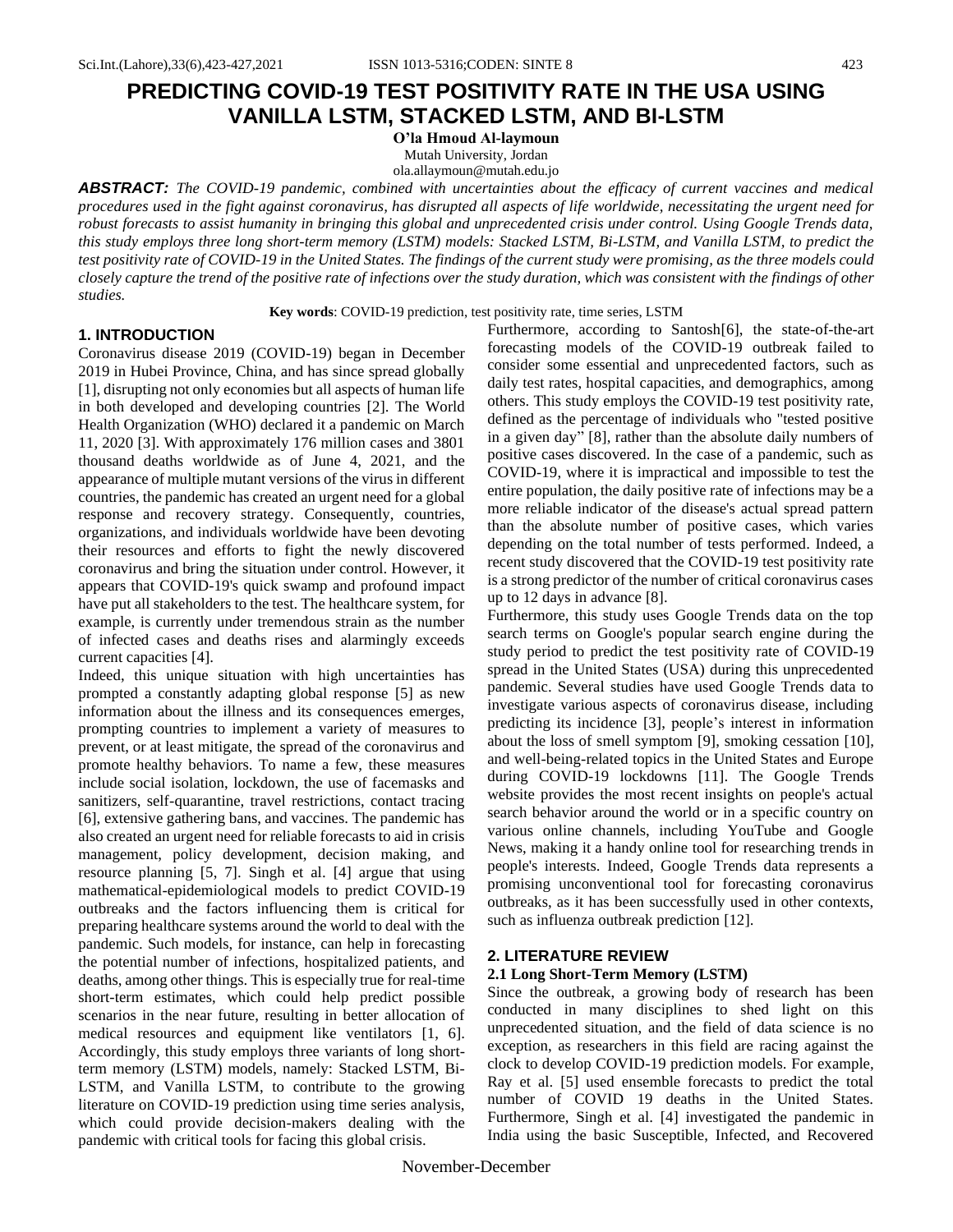(SIR) model and the Holt-Winters model. Roosa et al. [1] also used the Richards growth model, the generalized logistic growth model, and a sub-epidemic wave model to generate short-term forecasts of cumulative cases in Guangdong and Zhejiang, China. Another study by Magesh et al. [2] employed the SIR mathematical model to classify COVID-19 cases into three categories: suspected, infected, and recovered cases, as well as the recurrent neural network (RNN) with LSTM to predict COVID-19 confirmed cases.

LSTM has emerged as an appropriate forecasting technique to predict trends in COVID-19 data, which is sequential in nature during the current pandemic. In essence, the strength of LSTM networks stems from their ability to generate cutting-edge results by addressing the limitations of traditional time series prediction models and techniques in dealing with non-linear problems, as is the case with COVID-19 datasets [13]. Hochreiter and Schmidhuber [14] proposed LSTM as a particular type of RNN with a "gradient-based learning algorithm" to solve the limitation of conventional RNNs in the form of vanishing or exploding error signals while backpropagating through time [14]. LSTM is made up of memory blocks [15]. Each memory block is composed of memory cells that remember "the temporal state of the network through selfconnections" as well as input, forget, and output gates that control information flow [15]. The following equations represent the LSTM gates as stated by Chimmula and Zhang [13]:

| $J_t =$ sigmoid(w $J$ [ h $_{t-1}$ , k $_t$ ] + b $J$ )   | (1) |
|-----------------------------------------------------------|-----|
| $G_t = \text{sigmoid}(w_G [h_{t-1}, k_t] + b_G)$          | (2) |
| $P_t =$ sigmoid(w $_P$ [ h $_{t-1}$ , k $_t$ ] + b $_P$ ) | (3) |

Where:  $J_t$  = function of input gate

 $G_t$  = function of forget gate

 $P_t$  = function of output gate

 $W_x$  = coefficients of neurons at gate (x)

 $H_{t-1}$  = result from previous time step

 $k_t$  = input to the current function at time-step t

 $b_x$  = bias of neurons at gate (x)

Researchers are increasingly interested in using LSTM to aid in response to the coronavirus pandemic. For example, Arora, Kumar, and Panigrahi [16] used a variety of LSTM variants, including deep LSTM, convolutional LSTM, and bidirectional LSTM (Bi-LSTM), to forecast new positive daily and weekly cases in 32 locations across India. The proposed model had high accuracies, with mean absolute percentage error (MAPE) of less than 3% for daily forecasts and less than 8% for weekly predictions. Another study by Chimmula and Zhang [13] used LSTM to predict COVID-19 cases in Canada and found that the growth rate of transmission in Canada was linear, as opposed to the exponential trends in Italy and the United States. The short-term predictions of the proposed LSTM model were 93.4 percent accurate with root mean square error (RMSE) of 34.83, while the long-term predictions were 92.67 percent accurate with RMSE of 45.7. A third study by Shahid, Zameer, and Muneeb [17] compared the performance of five time series analysis models, namely: autoregressive integrated moving average (ARIMA), Gated recurrent unit (GRU), support vector regression (SVR), LSTM, and Bi-LSTM, in predicting the number of positive, recovered, and death cases

in ten countries: Brazil, China, India, Israel, Italy, Russia, Spain, UK, and the USA. To compare the performance of the five models, three performance indices were used: mean absolute error (MAE), RMSE, and r2 score. The models were ordered from best to worst in terms of performance: Bi-LSTM, LSTM, GRU, SVR, and ARIMA. Last but not least, Achterberg, Prasse, Ma, Trajanovski, Kitsak, and Van Mieghem [18] proposed a Network Inference-based Prediction Algorithm (NIPA) and compared its accuracy in forecasting the daily cases of COVID-19 in Hubei, China, and the Netherlands up to six days against the accuracy of LSTM, Sigmoid curve variants, and some modified forms of NIPA. The researchers used the Symmetric Mean Absolute Percentage Error (sMAPE) to compare the prediction accuracy of the various forecasting models and discovered that the basic NIPA outperformed the rest of the algorithms.

#### **2.2 Google Trends**

According to Ayyoubzadeh et al. [7], search engines provide valuable data from populations, which may help analyze epidemics. Google Trends is a Google website that analyzes the popularity of search terms on Google over a given time. "Google trends values are not absolute numbers of searches; rather, they represent the number of searches normalized between 100 and 0, where 100 represents the peak of search frequency, 50 indicates that the keyword is half as popular, and 0 indicates that there is insufficient data to calculate the search frequency"[7, 11]. Google trends searchers have been used successfully in predicting the spread of influenza. For example, Zhang et al. [12] used Google Trends and ambient temperature data to predict seasonal influenza outbreaks in Brisbane and the Gold Coast between January 1, 2011, and December 31, 2016. The researchers used the time-series cross correlation analysis, temporal risk analysis, regression tree model, and seasonal autoregressive integrated moving average (SARMIA) model. During the study period, the weekly cases of influenza infections were significantly correlated with Google trends with a lag of 1-7 weeks in both areas. Another study by Liu et al. [15] used LSTM to predict influenza trends in six cities in Georgia state, USA. The study employed data from virologic surveillance and influenza geographic spread and Google Trends, air pollution, and climatic data collected between 2012 and 2018. The researchers discovered that increasing the sample size and including other variables in addition to Google Trends data improved the model's prediction performance.

In coronavirus prediction, Ayyoubzadeh et al. [7] used the daily incidents in Iran from February 15, 2020, to March 18, 2020, and Google Trends searchers to apply Linear regression and LSTM models to predict the number of daily positive COVID-19 cases in the country. The results showed that the RMSE for the LSTM was  $27.187 \pm 20.705$ , and for the linear regression model was around  $7.562 \pm 6.492$ . The researchers discovered that the following factors were the most significant: previous day incidence of COVID-19, previous day frequency of searches for: "corona, covid-19, coronavirus, antiseptic buying, handwashing, hand sanitizer, and antiseptic topic". Another study by Brodeur *et al*.[11] used Google Trends to investigate the potential effects of COVID-19 and associated lockdowns on people's mental health in America and Europe. The researchers used a regression discontinuity design and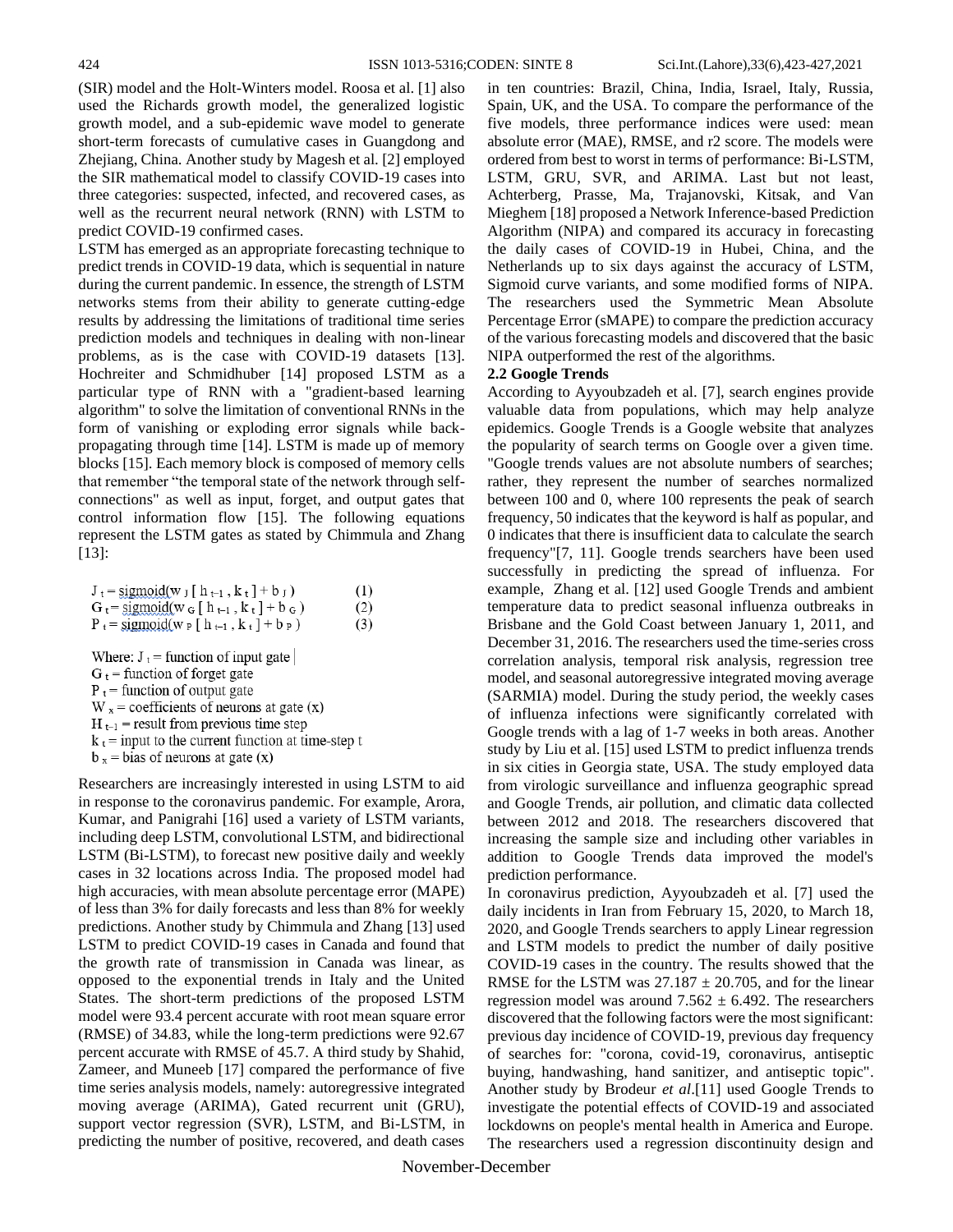difference-in-differences to conduct their study. The findings revealed a significant increase in search interest for boredom, loneliness, worry, and sadness in both countries. On the contrary, there has been a decrease in interest in suicide, stress, and divorce.

# **3. RESEARCH METHODOLOGY AND ANALYSIS**

## **3.1 Data Collection**

For this study, the Google Trends website was searched for the most frequently searched terms related to the COVID-19 pandemic on the web in the United States. A variety of terms associated with the current pandemic were investigated, and the most frequently searched terms were used in this research paper: Corona, coronavirus, COVID-19, and symptoms. Generally speaking, the trend in people's searches for these terms decreased over time, except for the search term "symptoms," which increased, albeit at a slow rate.

Furthermore, the daily time-series data of the number of positive COVID-19 cases and the number of daily tests in the United States were extracted from the Worldometers.info website, which provides real-time COVID-19 statistics worldwide. The two variables were used to calculate the daily COVID-19 test positive rate in the United States which was normalized to be between 0-100 to be consistent with the scale used for Google Trends data. The data was collected between June 1, 2020 and March 23, 2021, yielding 263 data records.

#### **3.2 Research methodology**

As part of the data preprocessing stage, a flat file containing all the collected data from the two mentioned sources was created to prepare the data for time series data analysis. The dataset was then transformed into a supervised learning problem, with the test positivity rate and Google Trends data from the previous two days used to predict the test positivity rate of COVID-19 in the United States at  $day(x)$ . Several time lags were investigated, and the one with the lowest root mean squared error (RMSE), which represents the square root of the difference between the actual and predicted values, was chosen, resulting in a two-day time lag.

The dataset was divided into two parts: training and testing. The first 190 days of data were used to train three LSTM algorithms: Vanilla LSTM, Stacked LSTM, and Bi-LSTM. Only in the training set was the min/max scaler used to normalize the data to be between 0 and 100. The remaining days were part of the test set. The performance of the models was assessed by comparing their RMSE values.

Python 3.9 was used to conduct the time series analysis. The input size, which corresponds to the number of features used, was five, representing the Google trends data of four search terms (corona, coronavirus, COVID-19, symptoms) and the COVID-19 test positivity rate during the study period. The output size was set to 1 to represent the predicted COVID-19

test positive rate two days ahead. In the stacked LSTM model, the number of the hidden layers was set to two. Each hidden layer in all models had 100 neurons, and each of the three LSTM models was trained for 100 epochs with a batch size of 72. Finally, the Adam optimizer was the optimizer function. It is worth noting that the number of hidden layers, neurons, epochs, and batch size were all determined by trial and error.

### **4. RESULTS AND DISCUSSION**

This study responds to today's critical need for forecasting coronavirus spread rate, not only to improve the healthcare sector's readiness and ability to face the epidemic and avoid deaths [19] successfully, but also to maximize the flexibility of all sectors in their response and accommodation to the current, fluctuating epidemiological situation. This study specifically aimed to predict the test positivity rate of COVID-19 incidents in the United States using Google Trends data. Three LSTM model variants, namely Vanilla LSTM, Stacked LSTM, and Bi-LSTM, were applied to a dataset containing Google trends data on four search terms: corona, coronavirus, COVID-19, and symptoms, in addition to the positive rate of COVID-19 tests in the United States.

The actual test positivity rate COVID-19 is depicted in Figure 1- Figure 6 below by the orange lines, while the predicted values are depicted in blue. As shown below, the LSTM time series analysis results show that the predictions of the three algorithms were able to closely capture the trend in the data, albeit not very accurately. The RMSE values for Stacked LSTM, Vanilla LSTM, and Bidirectional LSTM were 0.040, 0.037, and 0.036, respectively. In general, those findings are consistent with previous research that examined and reported the usefulness of employing LSTM models in studying health pandemics and their evolution over time [7, 15, 20], particularly when dealing with small datasets [21]. Indeed, there is a surge in research using artificial intelligence models, such as LSTM, to surveillance the COVID-19 epidemic, exploring its potential short- and long-term impacts, and predicting the future mutations and evolution behavior of the virus [20, 21].

Furthermore, the current study's findings provide academics and practitioners with insights into the important role of online search queries conducted on Google and other search engines as a nonconventional real data source on the trends and topics people are thinking about, particularly in novel and urgent situations with high uncertainties, such as pandemics, where humankind is still gradually accumulating and developing knowledge about the situation while being under pressure to find quick and reasonable answers and solutions to keep it under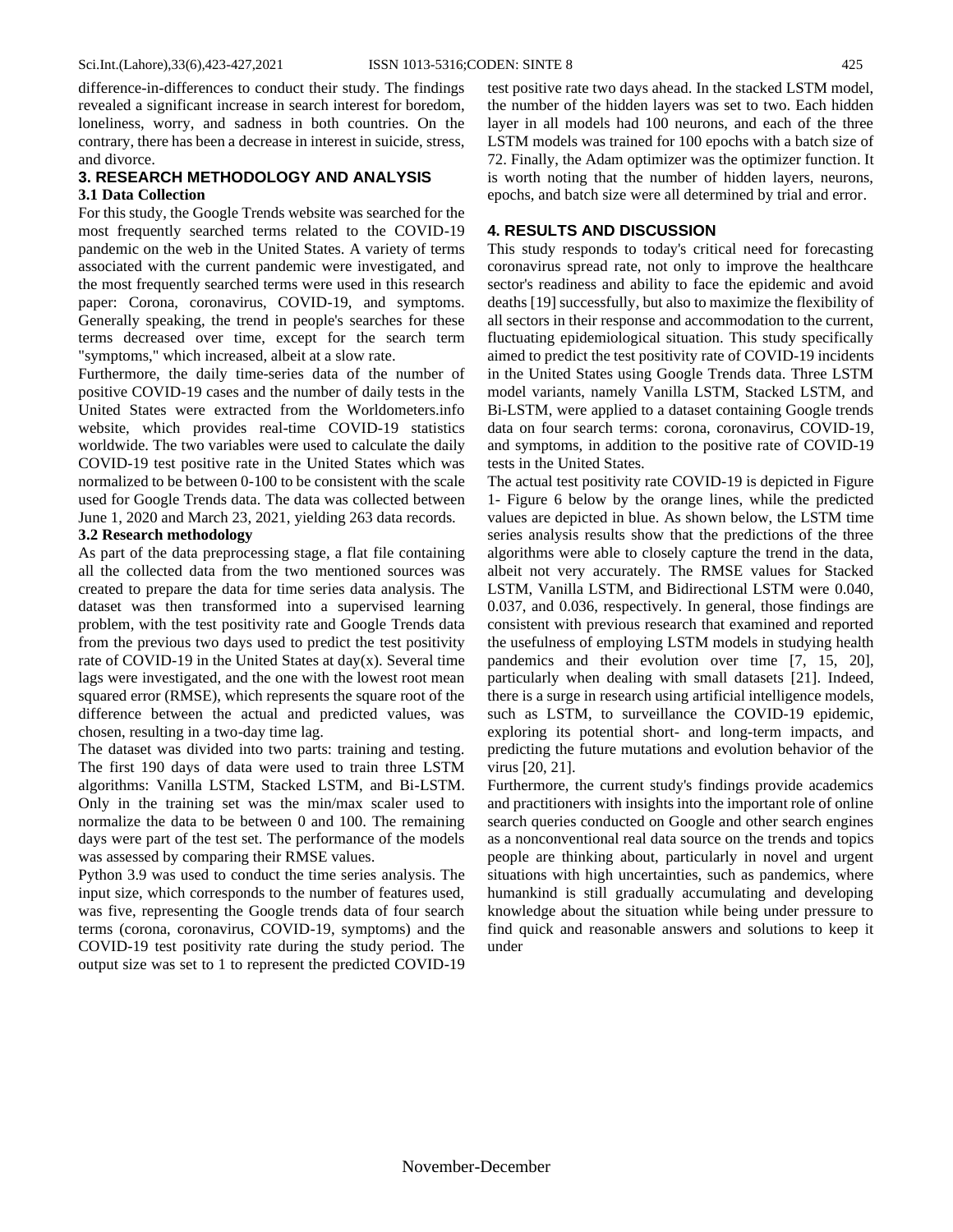

*Figure 1: Training and testing loss of Stacked LSTM* **Figure 1: Training and testing loss of Stacked LSTM**







**Figure 5: Training and testing loss of Bi- LSTM**

control. The findings of this study, as well as other studies in this context, may pave the way for new avenues of research that use the wealth of data on search engines on people's online behaviors to further investigate individuals' awareness of the disease and its symptoms, among other important topics. For example, the data could help us predict which home remedies people use to treat their coronavirus infections, their motivation to accept or refuse the vaccine, any health problems or issues that arise after taking the vaccine, and mental health issues related to virus fear, to name a few.



**Figure 2: Actual and predicted positive test rate of COVID-19 using Stacked LSTM**



**Figure 4: Actual and predicted positive test rate of COVID-19 using Vanilla LSTM**



**Figure 6: Actual and predicted positive test rate of COVID-19 using Vanilla LSTM**

#### **5. CONCLUSION AND FUTURE WORK**

This study used Stacked LSTM, Bi-LSTM, and Vanilla LSTM to predict the positive test rate of COVID-19 in the United States using Google Trends data. The results were promising because the three models could capture the desired trend throughout the study closely. Thus, as indicated by the current research findings, both Google Trends data and LSTM could help stakeholders anticipate coronavirus outbreaks and track their spread. This is especially true as increasing amounts of data related to this disease accumulate over time; there is still plenty of room for improving the